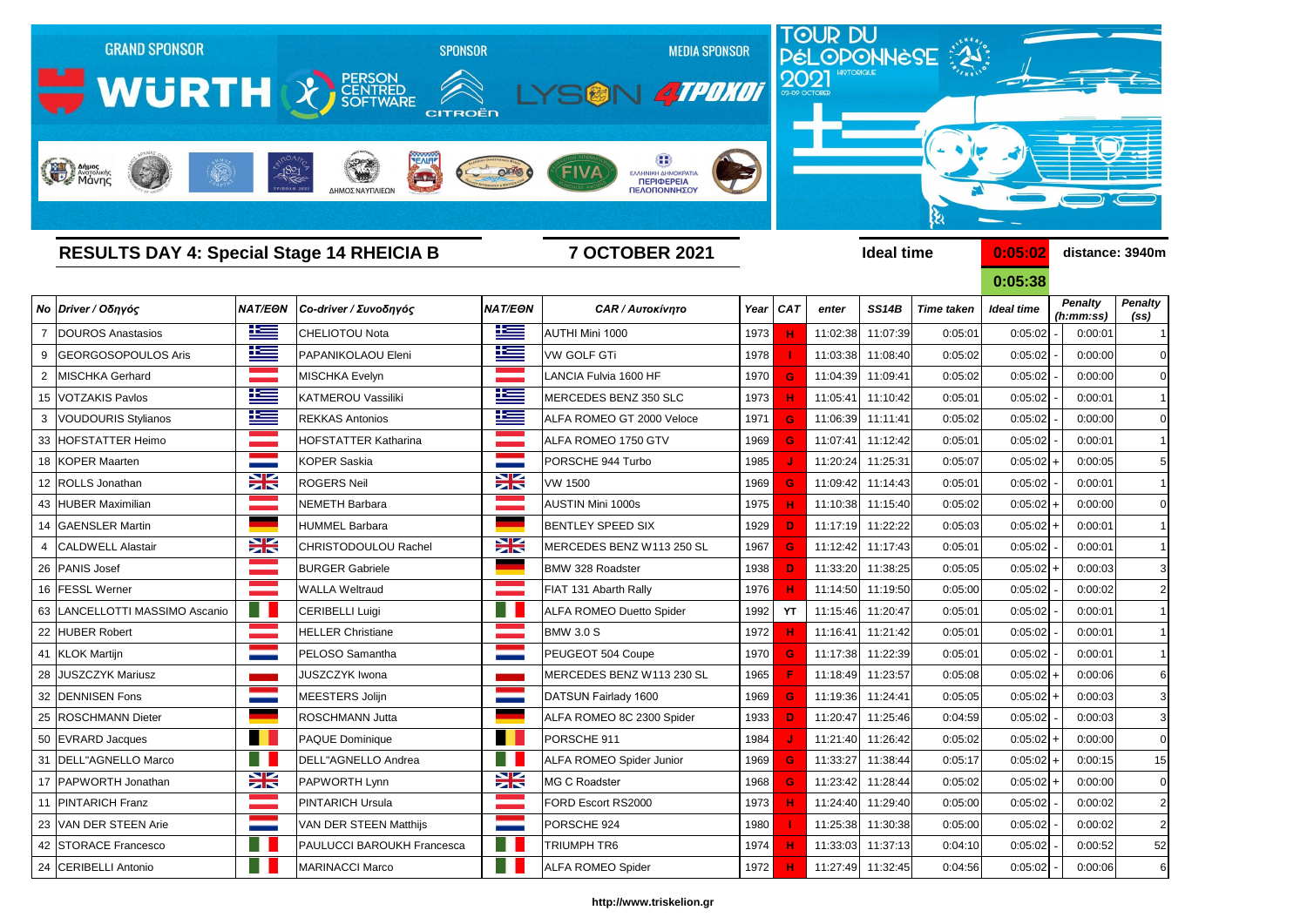

| <b>RESULTS DAY 4: Special Stage 14 RHEICIA B</b> |                                  |                       | <b>7 OCTOBER 2021</b>       |                          |                                       |      |            | <b>Ideal time</b> |                   | 0:05:02           | distance: 3940m   |                             |                                     |
|--------------------------------------------------|----------------------------------|-----------------------|-----------------------------|--------------------------|---------------------------------------|------|------------|-------------------|-------------------|-------------------|-------------------|-----------------------------|-------------------------------------|
|                                                  |                                  |                       |                             |                          |                                       |      |            |                   |                   |                   | 0:05:38           |                             |                                     |
|                                                  | Νο Driver / Οδηγός               | <b>NAT/EON</b>        | Co-driver / Συνοδηγός       | <b>NAT/EON</b>           | <b>CAR / Αυτοκίνητο</b>               |      | Year $CAT$ | enter             | <b>SS14B</b>      | <b>Time taken</b> | <b>Ideal time</b> | <b>Penalty</b><br>(h:mm:ss) | <b>Penalty</b><br>(s <sub>s</sub> ) |
|                                                  | 45   MORAITIS Nikolaos           | <u>ik s</u>           | <b>KOKKINOU Vera</b>        | <u>is </u>               | <b>LADA BA3-2101</b>                  | 1978 |            | 11:28:38          | 11:33:45          | 0:05:07           | 0:05:02           | 0:00:05                     | 5                                   |
|                                                  | 34 OLSZEWSKI Jerzy               |                       | <b>SCHELFHOUT Lieve</b>     | <b>Tara</b>              | MERCEDES BENZ W113 280 SL             | 1969 | G          | 11:29:48          | 11:34:58          | 0:05:10           | 0:05:02           | 0:00:08                     | 8                                   |
|                                                  | 54 GIUSTINI Carlo                |                       | <b>MIZINA Svetlana</b>      |                          | ALFA ROMEO Giulietta Spider           | 1957 | Е.         | 11:32:59          | 11:36:50          | 0:03:51           | 0:05:38           | 0:01:47                     | 107                                 |
|                                                  | 21 KNUCHEL Ulrich                | $\bullet$             | <b>KNUCHEL Verena</b>       | ÷                        | <b>TRIUMPH Dolomite</b>               | 1977 |            | 11:31:42          | 11:36:46          | 0:05:04           | 0:05:02           | 0:00:02                     | $\overline{\mathbf{c}}$             |
|                                                  | 19 BOSMA Jaap                    |                       | <b>BOSMA-MEINSMA Agatha</b> |                          | PEUGEOT 404 XC7                       | 1971 | G.         | 11:32:44          | 11:37:44          | 0:05:00           | 0:05:02           | 0:00:02                     | $\overline{2}$                      |
|                                                  | 60 NOBLE John                    | $\frac{1}{\sqrt{2}}$  | NOBLE Jean                  | X                        | MERCEDES BENZ 280SL                   | 1970 | G.         | 11:34:35          | 11:40:13          | 0:05:38           | 0:05:38           | 0:00:00                     | 0                                   |
|                                                  | 58 BEECHENER Richard             | $\frac{1}{2}$         | <b>BEECHENER Anja</b>       | X                        | MERCEDES BENZ W113 230 SL             | 1964 |            | 11:34:43          | 11:39:45          | 0:05:02           | 0:05:02           | 0:00:00                     |                                     |
|                                                  | ARVANITIS Nikolaos*              | 些                     | CHARALAMPAKI Ioanna*        | 些                        | AUSTIN Healey 100/4 BN2               | 1956 |            | 11:35:39          | 11:40:39          | 0:05:00           | 0:05:02           | 0:00:02                     | 2                                   |
|                                                  | 57 STIPCICH Pierluigi            |                       | <b>TOMBOLINI Alfredo</b>    |                          | <b>ALFA ROMEO Giulia Spider</b>       | 1962 |            | 11:37:53          | 11:43:29          | 0:05:36           | 0:05:38           | 0:00:02                     |                                     |
| 61                                               | <b>ADRIAENS</b> Serge            | n.                    | <b>BELMANS Danielle</b>     | <b>Tara</b>              | PORSCHE 911                           | 1989 | <b>YT</b>  | 11:37:47          | 11:43:57          | 0:06:10           | 0:05:02           | 0:01:08                     | 68                                  |
|                                                  | 56 MOTTIRONI Pierluigi           |                       | <b>QUINTILIANI Daniela</b>  |                          | <b>ALFA ROMEO Giulia Sprint</b>       | 1962 |            | 11:39:29          | 11:45:03          | 0:05:34           | 0:05:38           | 0:00:04                     |                                     |
|                                                  | 48   WOLHFART Volker             |                       | <b>LAUTON Karin</b>         |                          | PORSCHE 911 SC                        | 1980 |            | 11:39:44          | 11:44:48          | 0:05:04           | 0:05:02           | 0:00:02                     | 2                                   |
|                                                  | 36 MLCOCH Hansi                  |                       | <b>STEIDLER Burgi</b>       |                          | <b>ALFA ROMEO Junior Sport Zagato</b> | 1970 |            | 11:40:49          | 11:45:49          | 0:05:00           | 0:05:02           | 0:00:02                     | 2                                   |
|                                                  | 52   LAGIOS Miltiades            | 些                     | <b>KOUTSIS Ioannis</b>      | <u>resp</u>              | MERCEDES BENZ W191/170 DS             | 1953 |            | 11:41:58          | 11:47:22          | 0:05:24           | 0:05:02           | 0:00:22                     | 22                                  |
|                                                  | 47 STEFOU Alexandros             | <u>is s</u>           | ZACHAROPOULOS Nikolaos      | <u>ik –</u>              | NISSAN A10 Violet                     | 1980 |            | 11:42:34          | 11:47:57          | 0:05:23           | 0:05:02           | 0:00:21                     | 21                                  |
|                                                  | 51 ZACHOPOULOU-ANTONATOU Christi |                       | ZACHOPOULOU Miranda         | <u>ik –</u>              | LANCIA Fulvia Coupe 1,3s              | 1973 |            | 11:44:16          | 11:49:20          | 0:05:04           | 0:05:02           | 0:00:02                     | 2                                   |
|                                                  | 27  LUZI Lucio                   |                       | <b>MAMBRETTI Anna</b>       |                          | JAGUAR XK120 OTS                      | 1951 |            | 11:44:43          | 11:49:46          | 0:05:03           | 0:05:02           | 0:00:01                     |                                     |
|                                                  | 35   MOSCICKI Artur              |                       | <b>MOSCICKI Adrian</b>      |                          | MERCEDES BENZ W113 280 SL             | 1969 | G          | 11:45:39          | 11:50:40          | 0:05:01           | 0:05:02           | 0:00:01                     | 1                                   |
|                                                  | 55 FILIPOWICZ Tomasz             |                       | RODEK Joanna Lidia          |                          | MERCEDES BENZ W121 190 SL             | 1959 |            | 11:46:47          | 11:51:55          | 0:05:08           | 0:05:02           | 0:00:06                     |                                     |
|                                                  | 40 BANTZIS Antonios              | Ñ<br><u>expertise</u> | PAPASOTIRIOU Dimosthenis    | Ñ<br>$\sim$              | <b>LANCIA Beta Montecarlo</b>         | 1976 | H.         |                   | 11:46:57 11:53:05 | 0:06:08           | $0:05:02$ +       | 0:01:06                     | 66                                  |
|                                                  | 39 KEMPE Jim                     | <b>Contract</b>       | <b>KEMPE Hennie</b>         | <b>Contract Contract</b> | <b>ALFA ROMEO GIULIA</b>              | 1971 | G          | 11:48:34          | 11:53:33          | 0:04:59           | 0:05:02           | 0:00:03                     | 3                                   |
|                                                  | 49 OGNEAN Viorel                 |                       | <b>OGNEAN Levana</b>        | - 13                     | <b>TOYOTA Celica Supra</b>            | 1982 |            | 11:49:06          | 11:54:03          | 0:04:57           | 0:05:02           | 0:00:05                     | 5                                   |
|                                                  | 46 KUIPER Remco                  |                       | <b>WANTIA Jordy</b>         |                          | DATSUN 180B                           | 1978 |            | 11:50:45          | 11:55:44          | 0:04:59           | 0:05:02           | 0:00:03                     | 3                                   |
|                                                  | 20 FOWLER David                  | $\frac{1}{2}$         | <b>BARNICOAT James</b>      | X                        | <b>TRIUMPH Spitfire MKII</b>          | 1965 |            |                   | 11:51:39 11:56:42 | 0:05:03           | 0:05:02           | 0:00:01                     | $\mathbf 1$                         |
|                                                  | 59 SAMARAS Alexandros            | <u>ik –</u>           | SAMARA Alexandra            | ▙▆                       | <b>ROLLS ROYCE SILVER SHADOW</b>      | 1968 | G          | 11:54:21          | 12:00:31          | 0:06:10           | 0:05:38           | 0:00:32                     | 32                                  |
|                                                  | 38 DUPEN Ella                    | $\frac{1}{\sqrt{2}}$  | CHRISTODOULOU Sophia        | X                        | VW Beetle 1300                        | 1971 | G          | 11:54:36          | 12:00:32          | 0:05:56           | 0:05:38           | 0:00:18                     | 18                                  |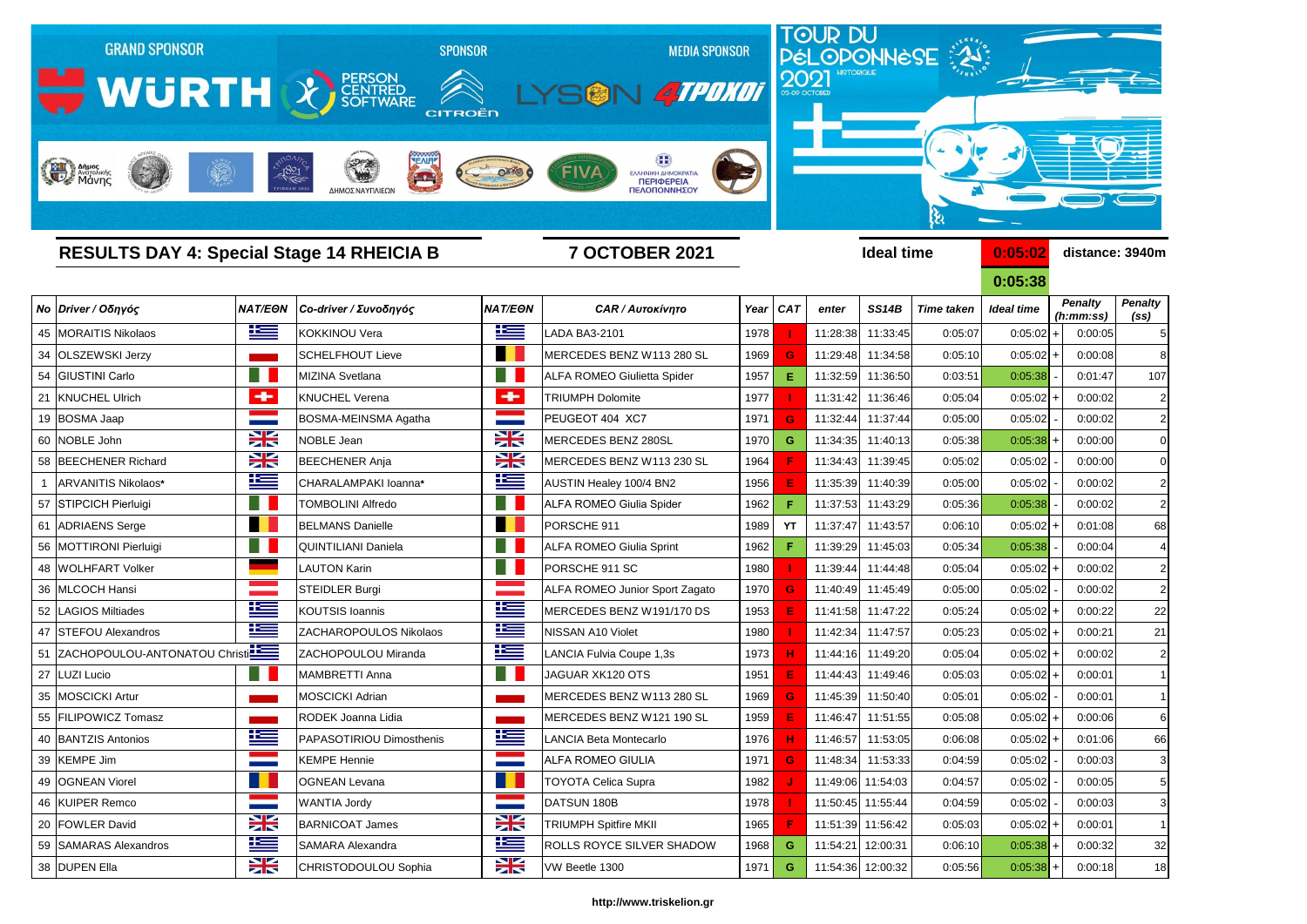

**0:05:38** *Penalty (ss) Penalty (h:mm:ss)*

|                |                          |                |                               |                |                                   |      |                 |          |                   |                   | UIUJIJO           |                    |                             |                                     |
|----------------|--------------------------|----------------|-------------------------------|----------------|-----------------------------------|------|-----------------|----------|-------------------|-------------------|-------------------|--------------------|-----------------------------|-------------------------------------|
|                | No Driver / Οδηγός       | <b>NAT/EON</b> | Co-driver / Συνοδηγός         | <b>NAT/EON</b> | <b>CAR / Αυτοκίνητο</b>           | Year | CA <sub>7</sub> | enter    | <b>SS14B</b>      | <b>Time taken</b> | <b>Ideal time</b> |                    | <b>Penalty</b><br>(h:mm:ss) | <b>Penalty</b><br>(s <sub>s</sub> ) |
|                | 44 NIETRZEBA Adam        |                | LYSON Tomasz                  |                | <b>BUICK Century Custom Wagon</b> | 1976 | н               |          | 11:54:18 11:59:29 | 0:05:11           | 0:05:02           | $+$                | 0:00:09                     | ç                                   |
|                | 8 BUSH Julian            | X              | <b>PAPWORTH Simon</b>         | X              | ALFA ROMEO 1750 Spider            | 1971 | G               |          |                   |                   | 0:05:02           |                    | 0:05:02                     | 300                                 |
|                | 37 MALUSZYNSKA Joanna    |                | DOBANIEWICZ-GRABOWSKA Magdale |                | MERCEDES BENZ W113 280 SL         | 1970 | G               | 11:56:45 | 12:01:45          | 0:05:00           | 0:05:02           |                    | 0:00:02                     | 2                                   |
|                | 62 SATRAZEMI Maria       | 些              | <b>RALLI Sia</b>              | <u>ik se</u>   | <b>ALFA ROMEO Spider S4</b>       | 1990 | <b>YT</b>       | 11:58:14 | 12:04:56          | 0:06:42           | $0:05:02$ +       |                    | 0:01:40                     | 10 <sub>C</sub>                     |
|                | 6  KEIJSER Ton**         |                | <b>KEIJSER Mariken</b>        |                | MGA Roadster                      | 1958 | Е               | 10:33:03 | 10:38:43          | 0:05:40           | $0:05:02$ +       |                    | 0:00:38                     | 38                                  |
| 5 <sub>1</sub> | VAN ZANTEN Edward**      |                | VAN ZANTEN Mirjam             |                | PEUGEOT 504 Coupe                 | 1972 |                 | 10:32:54 | 10:38:26          | 0:05:32           | 0:05:02           | $\left  + \right $ | 0:00:30                     | 3 <sub>C</sub>                      |
|                | 29 POSMYK Jordan         |                | <b>PALUCHOWSKI Pawel</b>      |                | MERCEDES BENZ W113 230 SL         | 1965 | F               |          |                   |                   | 0:05:02           |                    | 0:05:02                     | 300                                 |
| 64             | <b>LOUMIDIS Aris</b>     | <u>is </u>     | LOUMIDI Lena                  | <u>ik s</u>    | <b>CORD Phaeton</b>               | 1936 | SV              |          |                   |                   | 0:05:02           |                    | 0:05:02                     | 300                                 |
|                | 53 KARIOTIS Ioannis      | <u>ik –</u>    | <b>KARIOTI Maria</b>          | ٢              | <b>DKW 3=6</b>                    | 1960 | E.              |          |                   |                   | 0:05:38           |                    | 0:05:38                     | 300                                 |
|                | 65 SINANOGLOU Athanasios | 些              | <b>SANTAMOURI Danae-Sake</b>  | ٢              | PORSCHE 356 B s cabriolet         | 1963 | <b>SV</b>       |          |                   |                   | 0:05:02           |                    | 0:05:02                     | <b>300</b>                          |
|                | 66   INGLESSIS Ioannis   | <u>is s</u>    | <b>KAMILARI Anna-Maria</b>    | <u>ik –</u>    | CHEVROLET Corvette C2             | 1965 | SV              |          |                   |                   | 0:05:02           |                    | 0:05:02                     | 300                                 |
|                | 81 KASTRINOS Alexandros  | 些              | <b>TBA</b>                    | 些              | <b>PAN KAR BEACH BUGGY</b>        | 1967 | SV              |          |                   |                   | 0:05:02           |                    | 0:05:02                     | 300                                 |
|                | 67 CHRYSOSPATHIS Ioannis | <u>is s</u>    | <b>VELONI Anny</b>            | <u>is a</u>    | PORSCHE 911T                      | 1971 | SV              |          |                   |                   | 0:05:02           |                    | 0:05:02                     | 300                                 |
|                | 68 ARVANITIS Grigoris    | 些              | <b>ARVANITI Foteini</b>       | 些              | LANCIA Fulvia Coupe 1,3s          | 1972 | <b>SV</b>       |          |                   |                   | 0:05:02           |                    | 0:05:02                     | 30 <sub>C</sub>                     |
|                | 69 NTZOUMANIS Athanasios | <u>is a</u>    | <b>ZACHARIS KONSTANTINOS</b>  | 些              | LANCIA Fulvia Coupe 1,3s          | 1973 | SV              |          |                   |                   | 0:05:02           |                    | 0:05:02                     | 300                                 |
|                | 70 KOTTIS Vasileios      | <u>is –</u>    | <b>TBA</b>                    | 些              | <b>BMW 2002</b>                   | 1974 | <b>SV</b>       |          |                   |                   | 0:05:02           |                    | 0:05:02                     | <b>300</b>                          |
|                | 76 NTOULIAS Andreas      | <u>ik –</u>    | <b>NTOULIAS Michael</b>       | 些              | FIAT 124 ABARTH                   | 1974 | SV              |          |                   |                   | 0:05:02           |                    | 0:05:02                     | 300                                 |
|                | 82 DAGRES Athanasios     | 些              | <b>DAGRES Georgios</b>        | 些              | MERCEDES BENZ 220                 | 1974 | <b>SV</b>       |          |                   |                   | 0:05:02           |                    | 0:05:02                     | 30 <sub>C</sub>                     |
|                | 71 NIKOLOPOULOU Eleni    | 些              | <b>GEORGILIS Kostis</b>       | <u> اکتا</u>   | <b>VW 1300</b>                    | 1976 | SV              |          |                   |                   | 0:05:02           |                    | 0:05:02                     | 300                                 |
|                | 72 MATSOUKIS Petros      | <u>is </u>     | <b>MALIAKI Maria</b>          | <u>tes</u>     | MERCEDES BENZ W123 Coupe          | 1978 | SV              |          |                   |                   | 0:05:02           |                    | 0:05:02                     | <b>300</b>                          |
|                | 73 KONTOGIORGIS Spyridon | <u>is </u>     | <b>ANDRIOTIS Konstantinos</b> | <u>is a</u>    | FIAT X1/9                         | 1980 | <b>SV</b>       |          |                   |                   | 0:05:02           |                    | 0:05:02                     | 300                                 |
|                | 74 DESYLAS Spyros        | <u>i i —</u>   | <b>DESYLA Aikaterini</b>      | <u>i i —</u>   | PORSCHE 911T                      | 1980 | <b>SV</b>       |          |                   |                   | 0:05:02           |                    | 0:05:02                     | 300                                 |
|                | 75 MERTINOS Akis         | Ħ              | <b>KYPRAIOS Gerasimos</b>     | <u>ik –</u>    | FORD Fiesta MK1                   | 1981 | SV              |          |                   |                   | 0:05:02           |                    | 0:05:02                     | 30 <sub>C</sub>                     |
|                | 79 KONSTANTAKOS Georgios | $\pm$          | <b>VICKY Zoe</b>              | <u>ik –</u>    | <b>MATRA MURENA</b>               | 1981 | SV              |          |                   |                   | 0:05:02           |                    | 0:05:02                     | 30 <sub>C</sub>                     |
|                | 77 PALAIOLOGOS Ioannis   | <u>iks</u>     | <b>STRANTZALI Maria</b>       | <u>is</u>      | <b>LOTUS Excel</b>                | 1984 | ${\sf SV}$      |          |                   |                   | 0:05:02           |                    | 0:05:02                     | 300                                 |
|                | 78 ZAFIRAKIS Ioannis     | <u>is </u>     | PATELIDA Kaliopi              | 上三             | <b>TOYOTA Celica-Supra</b>        | 1984 | <b>SV</b>       |          |                   |                   | 0:05:02           |                    | 0:05:02                     | 300                                 |